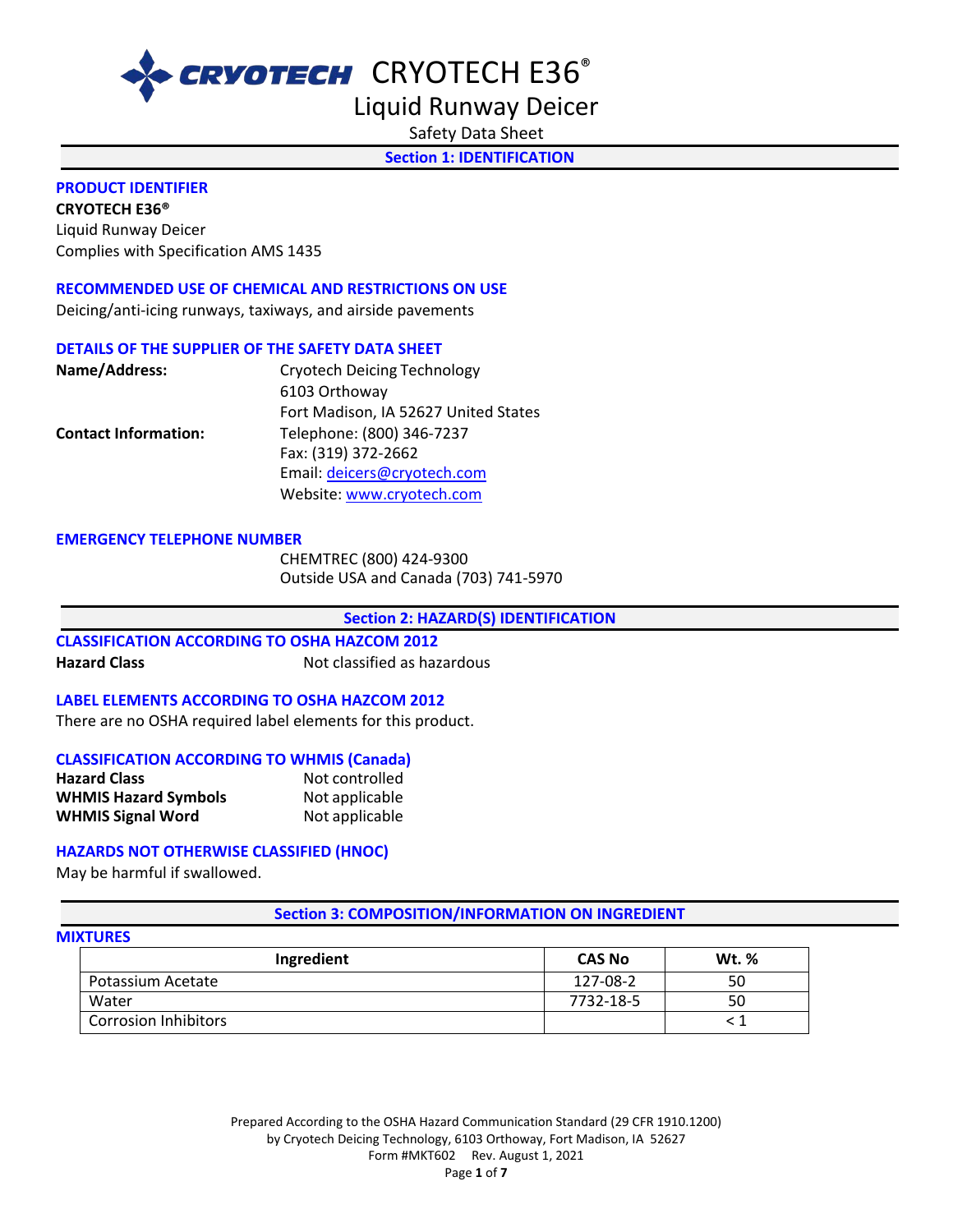# Liquid Runway Deicer

Safety Data Sheet

#### **Section 4: FIRST- AID MEASURES**

#### **DESCRIPTION OF FIRST AID MEASURE**

**Eye** In case of contact, immediately flush eyes with plenty of water for at least 15 minutes. If easy to do, remove contact lenses, if worn. If irritation persists, seek medical attention.

**Skin** As a precaution, wash skin thoroughly with soap and water. Remove and wash contaminated

clothing.

**Inhalation** If inhaled, remove to fresh air and get medical advice

**Ingestion** If swallowed, give milk or water to drink and telephone for medical advice. Do NOT induce vomiting unless directed to do so by medical personnel. Never give anything by mouth to an unconscious person.

#### **MOST IMPORTANT SYMPTOMS / EFFECTS**

| Eye                        | May cause temporary eye irritation. Symptoms may include temporary discomfort, excessive<br>blinking, tear production, redness, and/or swelling.                                                                                                               |
|----------------------------|----------------------------------------------------------------------------------------------------------------------------------------------------------------------------------------------------------------------------------------------------------------|
| <b>Skin</b>                | May cause itching or irritation of any cut or abraded skin. Symptoms of prolonged contact<br>may include dry skin.                                                                                                                                             |
| <b>Inhalation</b>          | Inhalation of aerosol during spraying may cause respiratory tract irritation and coughing. This<br>product is not otherwise expected to be an inhalation hazard.                                                                                               |
| Ingestion                  | Ingestion of large quantities may cause nausea, vomiting, diarrhea and abdominal<br>discomfort.                                                                                                                                                                |
| Note to physicians         | <u>INDICATION OF IMMEDIATE MEDICAL ATTENTION AND SPECIAL TREATMENT</u><br>This product contains potassium acetate. Though ingestion of large amounts of potassium salts<br>usually results in vomiting, excessive potassium absorption can cause hyperkalemia. |
| <b>Specific treatments</b> | If you feel unwell, seek medical advice immediately. Show the label or safety data sheet to                                                                                                                                                                    |

medical personnel if possible.

#### **Section 5: FIRE-FIGHTING MEASURES**

| <b>FLAMMABILITY</b><br><b>Flash Point (close cup)</b><br><b>Auto Ignition</b>                                            | Nonflammable by OSHA/WHMIS criteria<br>Not applicable                                                                               |
|--------------------------------------------------------------------------------------------------------------------------|-------------------------------------------------------------------------------------------------------------------------------------|
| <b>EXTINGUISHING MEDIA</b><br><b>Suitable Extinguishing Media</b>                                                        | Water, carbon dioxide, or dry chemical. Use extinguishing media appropriate                                                         |
| Unsuitable Extinguishing Media                                                                                           | for surrounding materials.<br>Not applicable                                                                                        |
| <b>SPECIAL HAZARDS</b><br><b>Hazardous Combustion Products</b><br><b>Explosion Limits</b><br><b>Unusual Fire Hazards</b> | Normal combustion forms carbon dioxide and water.<br>Data not available. Not considered to be an explosion hazard.<br>None expected |

#### **SPECIAL PROTECTIVE EQUIPMENT AND PRECAUTIONS FOR FIREFIGHTERS**

Wear protective equipment suitable for surrounding environment.

Prepared According to the OSHA Hazard Communication Standard (29 CFR 1910.1200) by Cryotech Deicing Technology, 6103 Orthoway, Fort Madison, IA 52627 Form #MKT602 Rev. August 1, 2021 Page **2** of **7**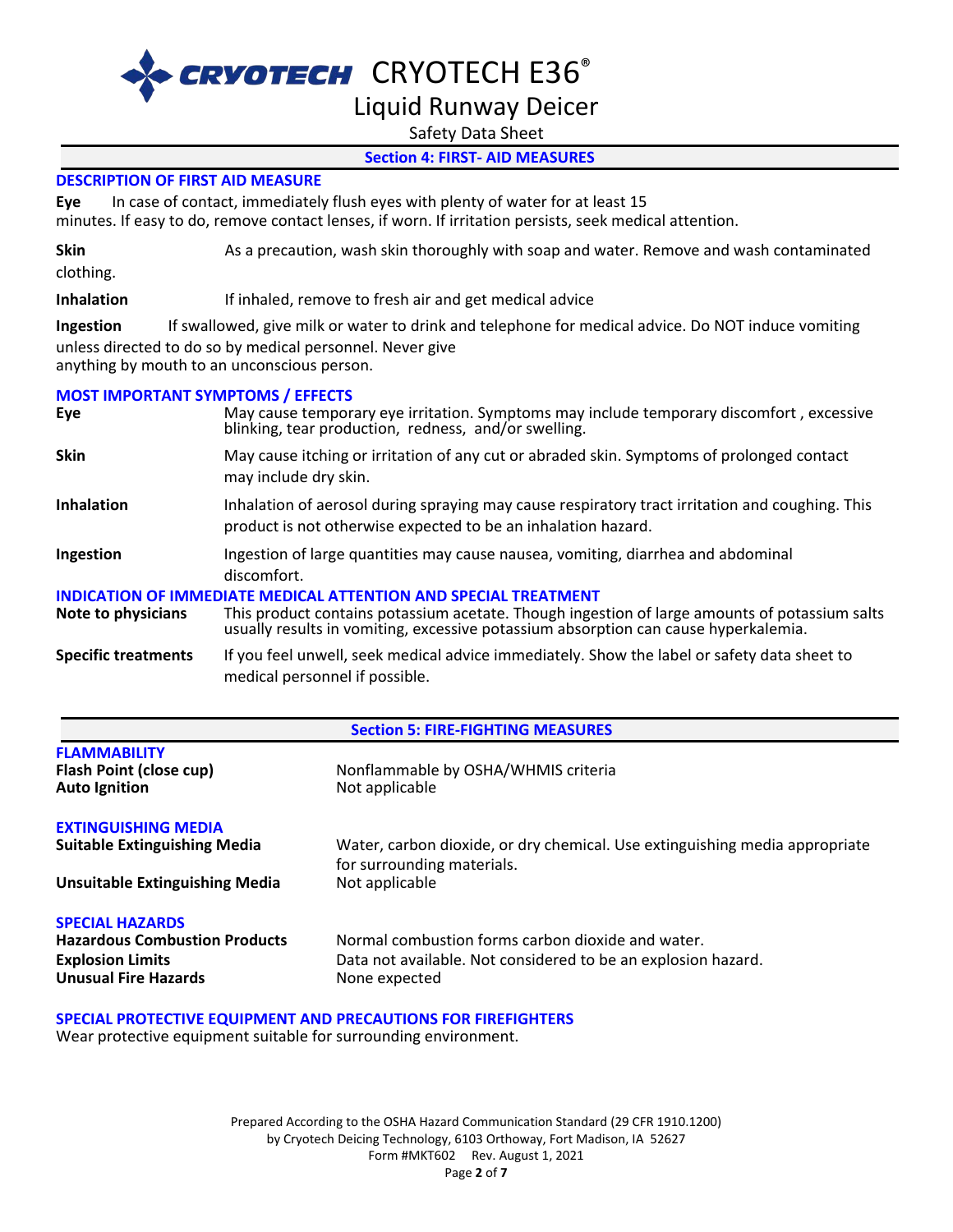# Liquid Runway Deicer

Safety Data Sheet

|                                                                                                                                                                                                                                                          | <b>Section 6: ACCIDENTAL RELEASE MEASURES</b>                                                                                                                                                                                                  |  |
|----------------------------------------------------------------------------------------------------------------------------------------------------------------------------------------------------------------------------------------------------------|------------------------------------------------------------------------------------------------------------------------------------------------------------------------------------------------------------------------------------------------|--|
| PERSONAL PRECAUTIONS, PROTECTIVE EQUIPMENT, AND EMERGENCY PROCEDURES                                                                                                                                                                                     |                                                                                                                                                                                                                                                |  |
|                                                                                                                                                                                                                                                          | Avoid eye/skin contact with spilled material. Refer to Section 7 for additional handling precautions                                                                                                                                           |  |
| <b>Methods for Containment</b>                                                                                                                                                                                                                           | Contain and/or absorb spill with inert material (e.g. sawdust, sand,<br>vermiculite).                                                                                                                                                          |  |
| <b>Methods for Cleaning-Up</b>                                                                                                                                                                                                                           | Scoop up material and transfer to disposal container. If needed, wash<br>spillage area with plenty of water.                                                                                                                                   |  |
|                                                                                                                                                                                                                                                          | <b>Section 7: HANDLING AND STORAGE</b>                                                                                                                                                                                                         |  |
| <b>PRECAUTIONS FOR SAFE HANDLING</b>                                                                                                                                                                                                                     |                                                                                                                                                                                                                                                |  |
| <b>Handling</b>                                                                                                                                                                                                                                          | Avoid eye contact. Avoid breathing mist when spraying.                                                                                                                                                                                         |  |
|                                                                                                                                                                                                                                                          | PRECAUTIONS FOR SAFE STORAGE, INCLUDING ANY INCOMPATIBILITIES                                                                                                                                                                                  |  |
| Store in tightly sealed original containers, away from direct heat and strong oxidizing<br><b>Storage</b><br>agents. Do not store or handle product in systems constructed of wetted parts<br>consisting of galvanized steel, zinc, or brass components. |                                                                                                                                                                                                                                                |  |
|                                                                                                                                                                                                                                                          | <b>Section 8: EXPOSURE CONTROLS/PERSONAL PROTECTION</b>                                                                                                                                                                                        |  |
| <b>EXPOSURE LIMITS</b><br><b>Exposure Limits</b>                                                                                                                                                                                                         | No specific limits have been established for this product.                                                                                                                                                                                     |  |
| <b>EXPOSURE CONTROLS</b>                                                                                                                                                                                                                                 |                                                                                                                                                                                                                                                |  |
| <b>Engineering Controls</b>                                                                                                                                                                                                                              | No special ventilation is usually necessary; however if operating conditions create high<br>airborne concentrations of this material, special ventilation may be needed to keep<br>exposure to airborne contaminants below the exposure limit. |  |
| <b>Eye Protection</b>                                                                                                                                                                                                                                    | <b>INDIVIDUAL PROTECTIVE MEASURES/PERSONAL PROTECTIVE EQUIPMENT</b><br>Safety glasses or goggles are recommended if splashing/spraying is possible.                                                                                            |  |
|                                                                                                                                                                                                                                                          |                                                                                                                                                                                                                                                |  |
| <b>Skin Protection</b>                                                                                                                                                                                                                                   | No special skin protection is usually necessary. Chemical-resistant gloves and clothing<br>should be used if prolonged exposure is possible to prevent drying of skin.                                                                         |  |
| <b>Respiratory Protection</b>                                                                                                                                                                                                                            | No special respiratory protection is usually necessary. Breathing of mist/aerosol should be<br>avoided. If operating conditions create high airborne concentrations of this material, the<br>use of an approved respirator is recommended.     |  |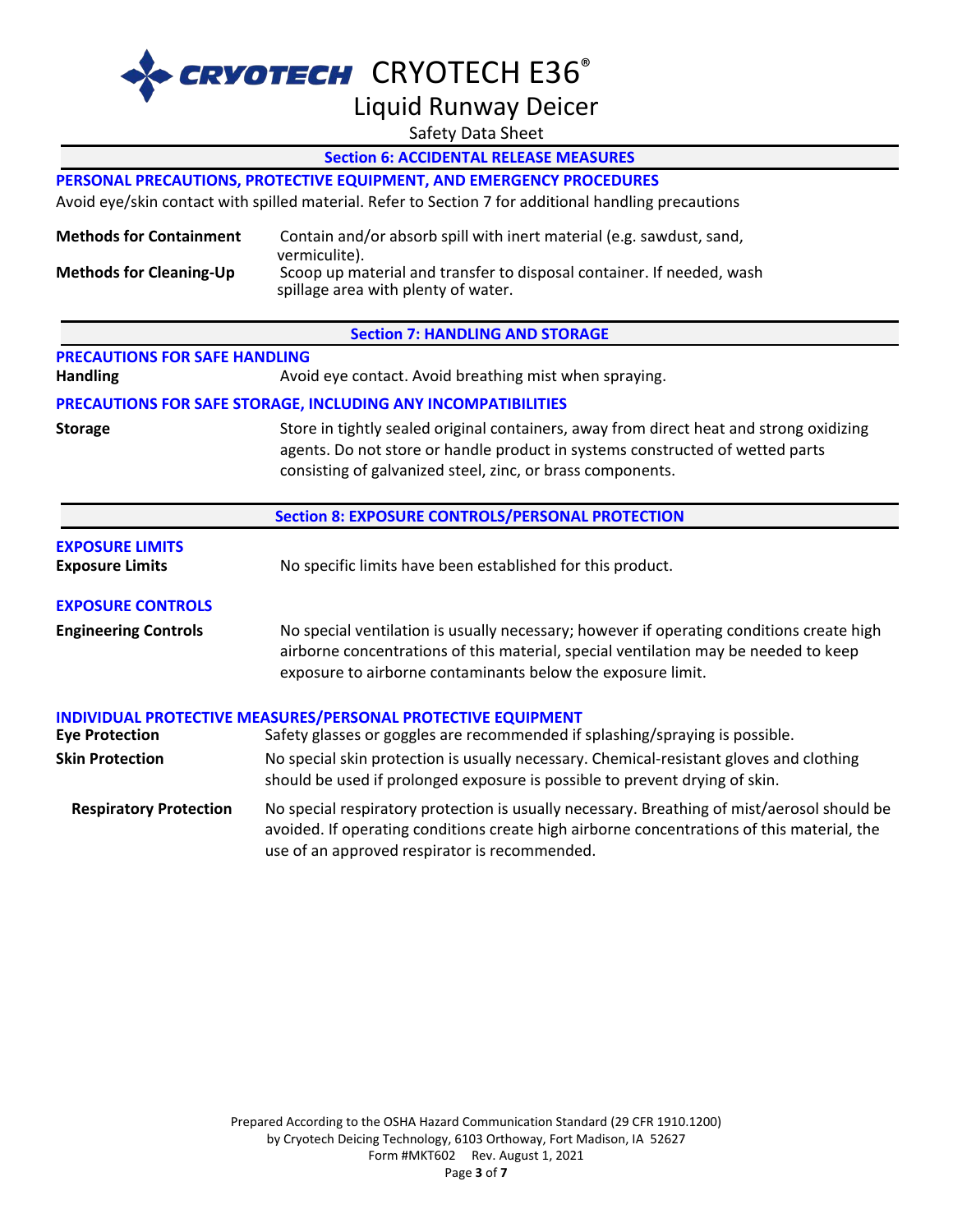## Liquid Runway Deicer

Safety Data Sheet

#### **Section 9: PHYSICAL AND CHEMICAL PROPERTIES**

**ODOR ODOR** Odorless to slight vinegar odor<br> **ODOR THRESHOLD COOR ODOR THRESHOLD ODOR THRESHOLD** No data available **pH (20°C, 68°F)** 10.5 – 11.5 **FREEZING POINT BOILING POINT**  $\sim$  110°C (230°F)<br>**FLASH POINT** Not applicable **EVAPORATION RATE**<br> **FLAMMABILITY/EXPLOSION LIMITS** Not applicable **FLAMMABILITY/EXPLOSION LIMITS** Not applic:<br>
VAPOR PRESSURE (20°C) 15 mm Hg **VAPOR PRESSURE (20°C)** 15 mm Hg **VAPOR DENSITY (AIR = 1) RELATIVE DENSITY**<br> **SOLUBILITY IN WATER**<br> **SOLUBILITY IN WATER**<br> **SOLUBILITY IN WATER SOLUBILITY IN WATER** Completely miscil Completely miscil Completely miscil PARTITION COEFFICIENT; n-OCTANOL/WATER No data available **PARTITION COEFFICIENT; n-OCTANOL/WATER AUTO-IGNITION TEMPERATURE AUTO-IGNITION TEMPERATURE**<br> **DECOMPOSITION TEMPERATURE** No data available **DECOMPOSITION TEMPERATURE 1999 MILLION CONTRATURE**<br>**VISCOSITY (20°C)** 6.5 cP **VISCOSITY (20°C) OXIDIZING PROPERTIES** Not oxidizing **EXPLOSIVE PROPERTIES** Not explosive

**APPEARANCE** Clear, colorless to light straw colored liquid. (May be dyed blue at customer request.) **Not applicable<br>No data available** 

#### **Section 10: STABILITY AND REACTIVITY**

#### **REACTIVITY**

No dangerous reactions known under conditions of normal use.

#### **CHEMICAL STABILITY**

Stable. Polymerization will not occur. **POSSIBILITY OF HAZARDOUS REACTIONS** No dangerous reactions known under conditions of normal use.

#### **CONDITIONS TO AVOID**

Avoid prolonged contact with reactive metals such as magnesium and zinc, especially in closed systems where hydrogen gas from the oxidation of these materials may accumulate over time.

#### **INCOMPATIBLE MATERIALS**

Strong oxidizing agents; strong acids.

#### **HAZARDOUS DECOMPOSITION PRODUCTS**

May decompose into oxides of carbon.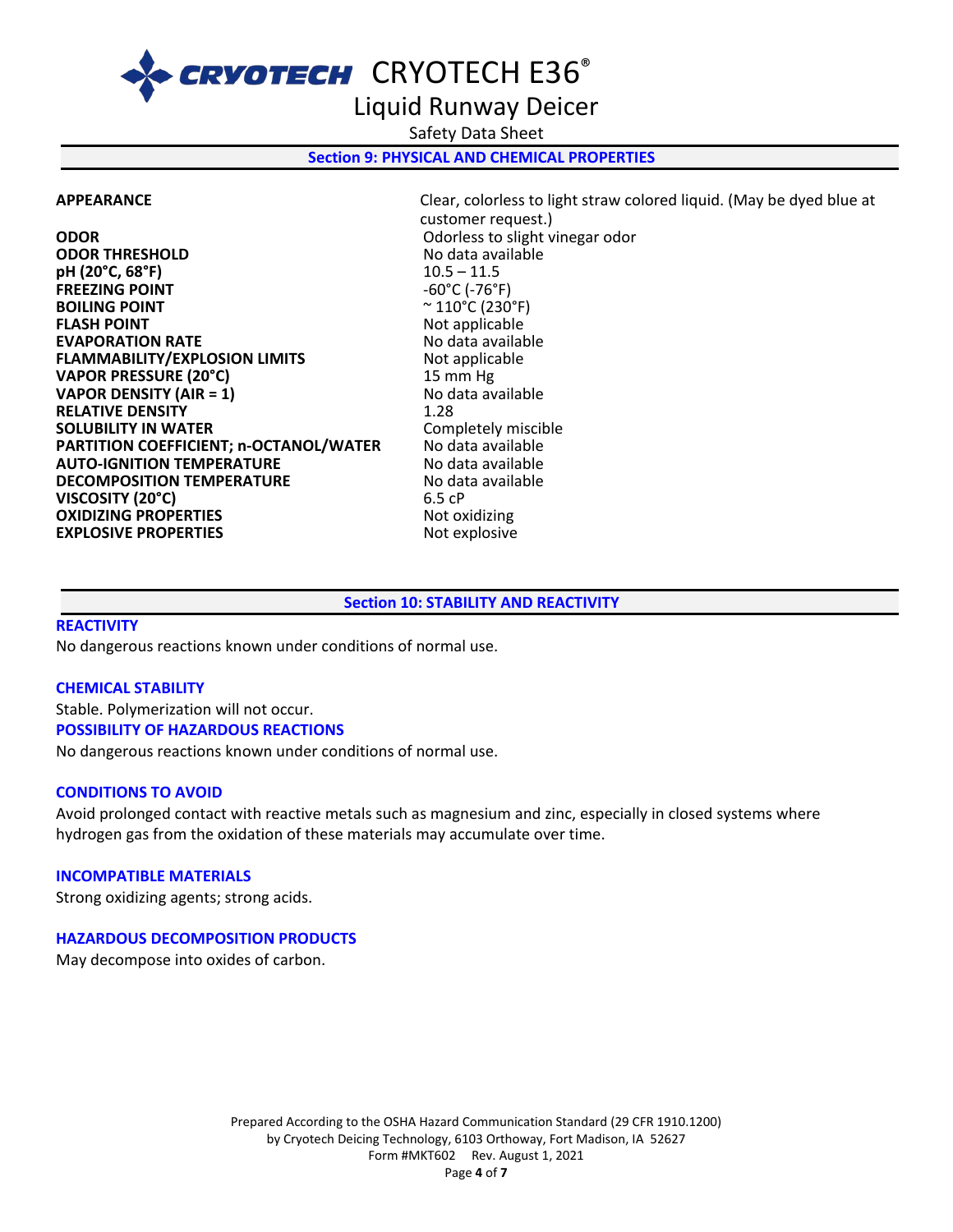Liquid Runway Deicer

Safety Data Sheet

**Section 11: TOXICOLOGICAL INFORMATION** 

#### **ACUTE TOXICITY**

LD50 rat-oral:  $>$  5 g/kg.

#### **LIKELY ROUTES OF EXPOSURE**

Skin contact, eye contact, ingestion.

#### **SYMPTOMS RELATED TO THE PHYSICAL, CHEMICAL, AND TOXICOLOGICAL CHARACTERISTICS**

| Eye               | May cause temporary eye irritation. Corneal injury is unlikely.                                                                                                     |
|-------------------|---------------------------------------------------------------------------------------------------------------------------------------------------------------------|
| <b>Skin</b>       | Repeated contact may cause minor skin irritation or dry skin.                                                                                                       |
| <b>Inhalation</b> | Inhalation of aerosol during spraying may cause respiratory tract irritation<br>and coughing. This product is not otherwise expected to be an inhalation<br>hazard. |
| Ingestion         | Ingestion of large quantities may cause nausea, vomiting, diarrhea<br>and abdominal discomfort.                                                                     |

#### **DELAYED, IMMEDIATE EFFECTS AND CHRONIC EFFECTS FROM SHORT- AND LONG-TERM EXPOSURE**

| <b>Skin Corrosion/Irritation</b>         | Based on available data, the classification criteria are not met.       |
|------------------------------------------|-------------------------------------------------------------------------|
| <b>Serious Eye Damage/Irritation</b>     | Based on available data, the classification criteria are not met.       |
| <b>Respiratory or Skin Sensitization</b> | Based on available data, the classification criteria are not met.       |
| <b>Germ Cell Mutagenicity</b>            | Based on available data, the classification criteria are not met.       |
| Carcinogenicity                          | This product does not contain any ingredients that are considered to be |
|                                          | carcinogens by IARC, NTP, or OSHA.                                      |
| <b>Reproductive Toxicity</b>             | Based on available data, the classification criteria are not met.       |
| <b>STOT-Single Exposure</b>              | Based on available data, the classification criteria are not met.       |
| <b>STOT-Repeated Exposure</b>            | Based on available data, the classification criteria are not met.       |
| <b>Aspiration Hazard</b>                 | Based on available data, the classification criteria are not met.       |

#### **Section 12: ECOLOGICAL INFORMATION**

#### **ECOTOXICITY (AQUATIC AND TERRESTRIAL)**

Not expected to cause long-term adverse effects in the aquatic or terrestrial environments.

#### **PERSISTENCE AND DEGRADABILITY**

Readily biodegradable. COD (TOD): 0.34 g O2/g deicer; BOD5 (20°C): 0.25 g O2/g deicer

#### **BIOACCUMULATIVE POTENTIAL**

Bioaccumulation is not expected.

**MOBILITY IN SOIL** Adverse effects not expected.

#### **OTHER ADVERSE EFFECTS**

None expected.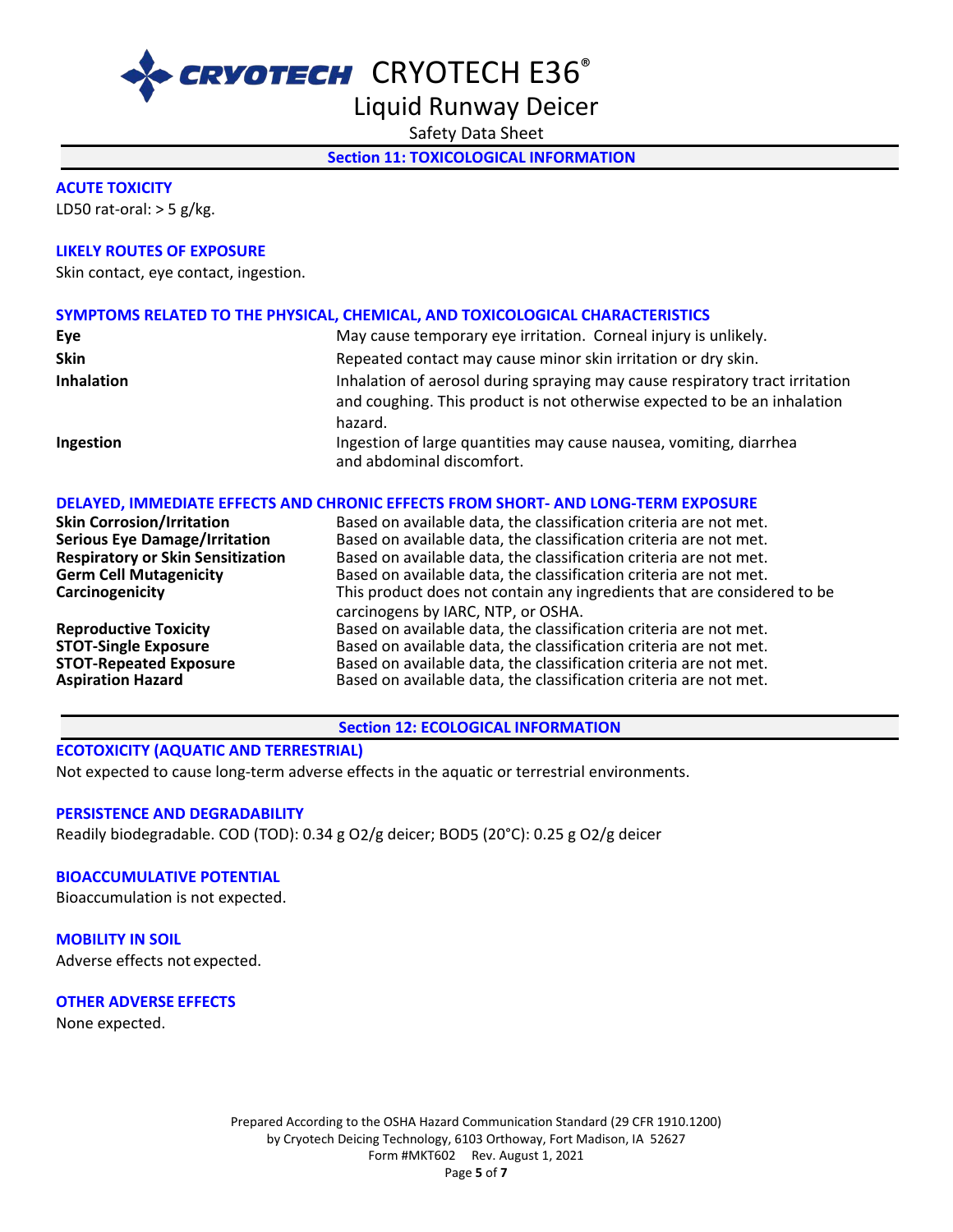# Liquid Runway Deicer

Safety Data Sheet

#### **Section 13: DISPOSAL CONSIDERATIONS**

#### **WASTE TREATMENT AND METHODS OF DISPOSAL**

Based on available information, this product is neither listed as a hazardous waste nor does it exhibit any of the characteristics that would cause it to be classified as a characterized hazardous waste under RCRA. This product may be absorbed onto suitable materials and disposed of in a sanitary landfill unless local, state, or provincial regulations prohibit such disposal.

**Section 14: TRANSPORT INFORMATION**

#### **TRANSPORT INFORMATION**

Not regulated as dangerous goods per US DOT or IATA.

**Section 15: REGULATORY INFORMATION**

#### **INVENTORY LISTS**

All of the components in this product are on the following inventory lists: USA (TSCA), Canada (DSL/NDSL); Europe (EINECS)

#### **TSCA SECTION 12(b)**

None of the chemicals in this product are listed under TSCA Section 12(b).

#### **CERCLA HAZARDOUS SUBSTANCES**

There is no CERCLA Reportable Quantity for this material.

#### **SARA 311/312 CATEGORIES**

| <b>Physical hazards</b>                       |           | <b>Health hazards</b>                                           |    |
|-----------------------------------------------|-----------|-----------------------------------------------------------------|----|
| Explosive                                     | No        | Acute toxicity (any route of exposure)                          | No |
| Flammable (gases, aerosols, liquids or solids | No.       | Skin corrosion or irritation                                    | No |
| Oxidizer (liquid, solid or gas)               | No.       | Serious eye damage or eye irritation                            | No |
| Self-reactive                                 | No        | Respiratory or skin sensitization                               | No |
| Pyrophoric (liquid or solid)                  | No.       | Germ cell mutagenicity                                          | No |
| <b>Pyrophoric Gas</b>                         | No        | Carcinogenicity                                                 | No |
| Self-heating                                  | No        | Reproductive toxicity                                           | No |
| Corrosive to metal                            | No        | Specific target organ toxicity (single or<br>repeated exposure) | No |
| Gas under pressure (compressed gas)           | <b>No</b> | Aspiration hazard                                               | No |
| In contact with water emits flammable gas     | No        | Simple Asphyxiant                                               | No |
| <b>Combustible Dust</b>                       | No        | Hazard Not Otherwise Classified (HNOC)                          | No |
| Hazard Not Otherwise Classified (HNOC)        | No        |                                                                 |    |
|                                               |           |                                                                 |    |

| <b>Health hazards</b>                                           |    |
|-----------------------------------------------------------------|----|
| Acute toxicity (any route of exposure)                          |    |
| Skin corrosion or irritation                                    | No |
| Serious eye damage or eye irritation                            | No |
| Respiratory or skin sensitization                               | No |
| Germ cell mutagenicity                                          |    |
| Carcinogenicity                                                 |    |
| Reproductive toxicity                                           | No |
| Specific target organ toxicity (single or<br>repeated exposure) | No |
| Aspiration hazard                                               | No |
| Simple Asphyxiant                                               | No |
| Hazard Not Otherwise Classified (HNOC)                          |    |

#### **SARA 313**

None of the components in this product are subject to reporting under SARA Section 313.